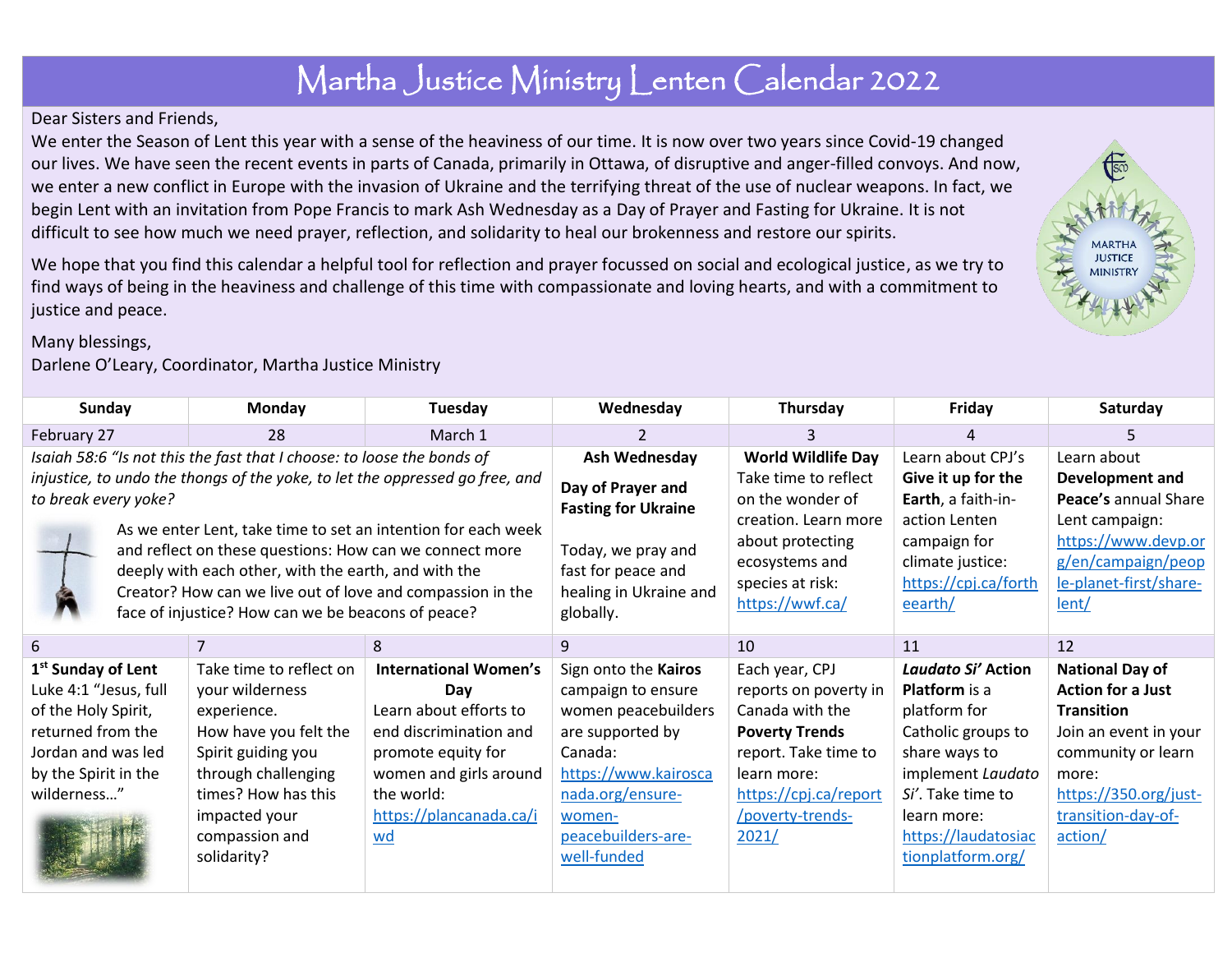| 13                             | 14                           | 15                             | 16                     | 17                          | 18                         | 19                       |
|--------------------------------|------------------------------|--------------------------------|------------------------|-----------------------------|----------------------------|--------------------------|
| 2 <sup>nd</sup> Sunday of Lent | In September 2015,           | Take time to connect           | Sign the D&P           | Indigenous                  | So many are                | Take time to watch       |
| Psalm 27:13 "I                 | Canada adopted the           | with the natural world         | campaign petition for  | communities globally        | struggling to find         | the new film             |
| believe that I shall           | 2030 Agenda with 17          | in some way. Go for a          | human rights and       | protect 80% of the          | hope in the middle         | "Laudato $Si' + 7$ :     |
| see the goodness of            | goals to "Leave no one       | walk, smell the fresh air,     | environmental          | world's biodiversity.       | of the many crises         | <b>Greening of Faith</b> |
| the Lord in the land           | behind." Learn more:         | listen to the birds.           | protection legislation | Learn more:                 | we face.                   | <b>Communities in</b>    |
| of the living."                | https://www.canada.c         | Reflect on the gift of         | to regulate Canadian   | https://www.thegua          |                            | Canada":                 |
|                                | a/en/employment-             | creation.                      | companies globally:    | rdian.com/climate-          | Hold in your               | http://www.kmprod        |
|                                | social-                      |                                | https://www.devp.org   | academy/2020/oct/1          | prayers today              | uctions.ca/laudato-      |
|                                | development/program          |                                | /en/campaign/people-   | 2/indigenous-               | those struggling           | $si$ --7-2.html          |
|                                | s/agenda-2030.html           |                                | planet-first/take-     | communities-                | with mental health         |                          |
|                                |                              |                                | action/                | protect-biodiversity-       | challenges.                |                          |
|                                |                              |                                |                        | curb-climate-crisis         |                            |                          |
| 20                             | 21                           | 22                             | 23                     | 24                          | 25                         | 26                       |
| 3rd Sunday of Lent             | <b>International Day for</b> | Watch the Kairos               | <b>World Water Day</b> | <b>Blessed Feast Day of</b> | <b>International Day</b>   | Take part in Earth       |
| Psalm 63:7 " for               | the Elimination of           | <b>Women of Courage</b>        | Take time to           | <b>Saint Oscar Romero</b>   | of Remembrance             | Hour! From 8:30-         |
| you have been my               | <b>Racial Discrimination</b> | workshop at the UN             | appreciate the         | Saint Romero gave           | for Victims of             | $9:30$ pm $-$ turn off   |
| help, and in the               | This day marks the           | Commission on the              | importance of water    | his life to end             | <b>Slavery</b>             | the lights and take      |
| shadow of your                 | anniversary of the           | <b>Status of Women:</b>        | in our lives.          | poverty and violence        | Over 15 million            | time in prayer for       |
| wings I sing for joy."         | 1960 Sharpeville             | https://www.kairoscana         | Learn more about       | in El Salvador. Take        | people were                | creation.                |
|                                | Massacre in South            | da.org/join-us-for-            | becoming a Blue        | time to learn more:         | victims of the slave       | Learn more:              |
|                                | Africa.                      | women-of-courage-              | Community:             | https://cafod.org.uk/       | trade. Learn more:         | https://www.earthh       |
|                                | Take time today to           | workshop-csw66                 | https://canadians.org/ | News/International-         | https://www.un.or          | our.org/                 |
|                                | pray for an end to           |                                | bluecommunities        | news/Oscar-Romero-          | g/en/events/slaver         |                          |
|                                | racism.                      |                                |                        | life-timeline               | yremembranceday/           |                          |
| 27                             | 28                           | 29                             | 30                     | 31                          | April 1                    | $\overline{2}$           |
| 4 <sup>th</sup> Sunday of Lent | Watch "They Came for         | Watch "They Came for           | Watch "They Came for   | Watch "They Came            | Watch "They Came           | Take time in prayer      |
| 2 Cor 5:17 " see,              | the Children," Part 1,       | the Children," Part 2,         | the Children," Part 3, | for the Children,"          | for the Children,"         | for residential school   |
| everything has                 | Introduction:                | "History - From                | "The Residential       | Part 4, "The                | Part 5, "The 94            | survivors and reflect    |
| become new!"                   | http://www.kmproduc          | <b>Assimilation to 'We are</b> | Schools":              | Churches, the               | <b>Calls to Action and</b> | on ways that we          |
| This week, spend               | tions.ca/id.html             | all Treaty People"":           | http://www.kmproduc    | Apologies, and              | Signs of Hope":            | might better live out    |
| time each day                  | (20 min/part)                | http://www.kmproducti          | tions.ca/id.html       | Indigenous                  | http://www.kmpro           | reconciliation and       |
| watching part of the           |                              | ons.ca/id.html                 |                        | Spirituality":              | ductions.ca/id.html        | right relations.         |
| film series "They              | Reflect on what stands       |                                | Reflect on the stories | http://www.kmprod           |                            |                          |
| Came for the                   | out for you and what         | Reflect on what you            | you heard about        | uctions.ca/id.html          | Reflect on ways            |                          |
| Children," based on            | questions are raised.        | learned.                       | residential schools.   |                             | you are called to          |                          |
| the TRC Final Report.          |                              |                                |                        | Reflect on what you         | act.                       |                          |
|                                |                              |                                |                        | have learned.               |                            |                          |
|                                |                              |                                |                        |                             |                            |                          |